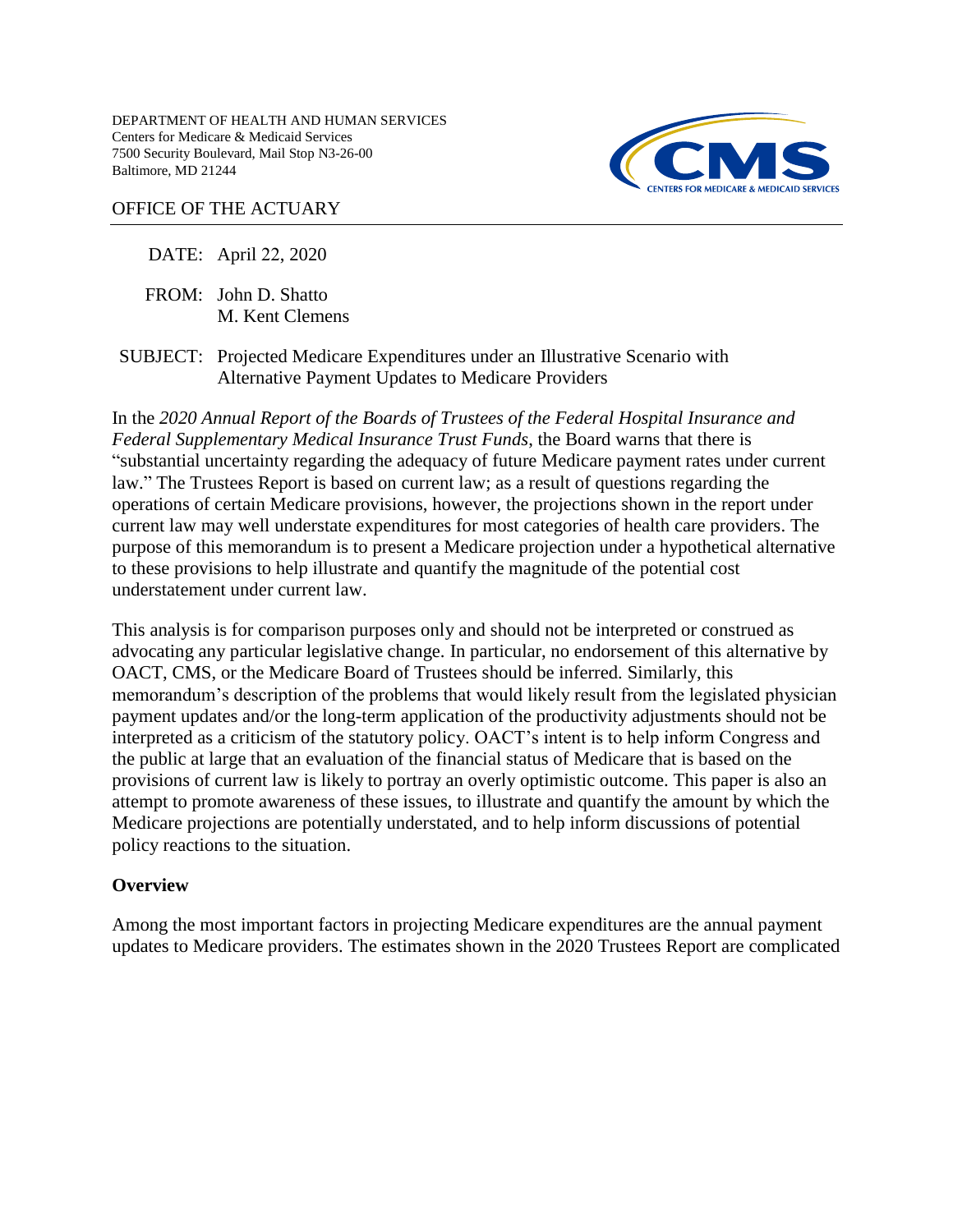substantially by specified low physician payment updates and reductions in payment updates for most other Medicare services by economy-wide productivity.<sup>1</sup>

As described in more detail below, in our view there is a strong likelihood that the scheduled physician payment updates and the productivity adjustments will not be achievable in the long range. It is reasonable to expect that Congress would find it necessary to legislatively override or otherwise modify the reductions in the future to ensure that Medicare beneficiaries continue to have access to health care services.

Because of the concerns regarding the viability of the Medicare payment rates, the 2020 Trustees Report incorporates a chart that compares the current-law projections to an illustrative alternative projection. The alternative includes adjustments to (i) the scheduled physician payment updates and bonuses, and (ii) the reductions in payment updates by the increase in economy-wide productivity for most other provider categories.

# *(1) Physician Payments*

The Medicare Access and CHIP Reauthorization Act of 2015 (MACRA) specified physician payment updates for every future year. For 2020, the physician payment update is 0.0 percent, and it will also be 0.0 percent for 2021 through 2025. For 2026 and later, there will be two payment rates: for qualified providers paid through an advanced alternative payment model (advanced APM), payment rates will be increased by 0.75 percent each year, while payment rates for all other providers will be increased each year by 0.25 percent.

Although the physician payment updates and new incentives put in place by MACRA are likely viable in the short range, important long-range concerns exist. In particular, additional payments of \$500 million per year for one group of physicians and 5-percent annual bonuses for another group are scheduled to expire in 2025, resulting in a significant one-time payment reduction for most physicians. In addition, the law specifies the physician payment update amounts for all years in the future, and these amounts do not vary based on underlying economic conditions, nor are they expected to keep pace with the average rate of physician cost increases. The specified rate updates could be an issue in years when levels of inflation are high and would be problematic when the cumulative gap between the price updates and physician costs becomes large. Absent a change in the delivery system or level of update by subsequent legislation, we expect access to Medicare-participating physicians to become a significant issue in the long term under current law.

# *(2) Productivity Adjustments*

 $\overline{a}$ 

Most of the services covered by the Medicare fee-for-service program (including inpatient and outpatient hospital services, skilled nursing facility services, and home health care) receive annual payment increases based on statutory input price indices. These price indices, or *market* 

<sup>&</sup>lt;sup>1</sup> The law specifies that payment updates for most non-physician services be reduced in all future years by the 10-year moving average increase in economy-wide private nonfarm business multifactor productivity, which is a measure of real output per combined unit of labor and capital and which reflects the contributions of all factors of production. For convenience, the term *economy-wide private nonfarm business multifactor productivity* will henceforth be referred to as *economy-wide productivity*.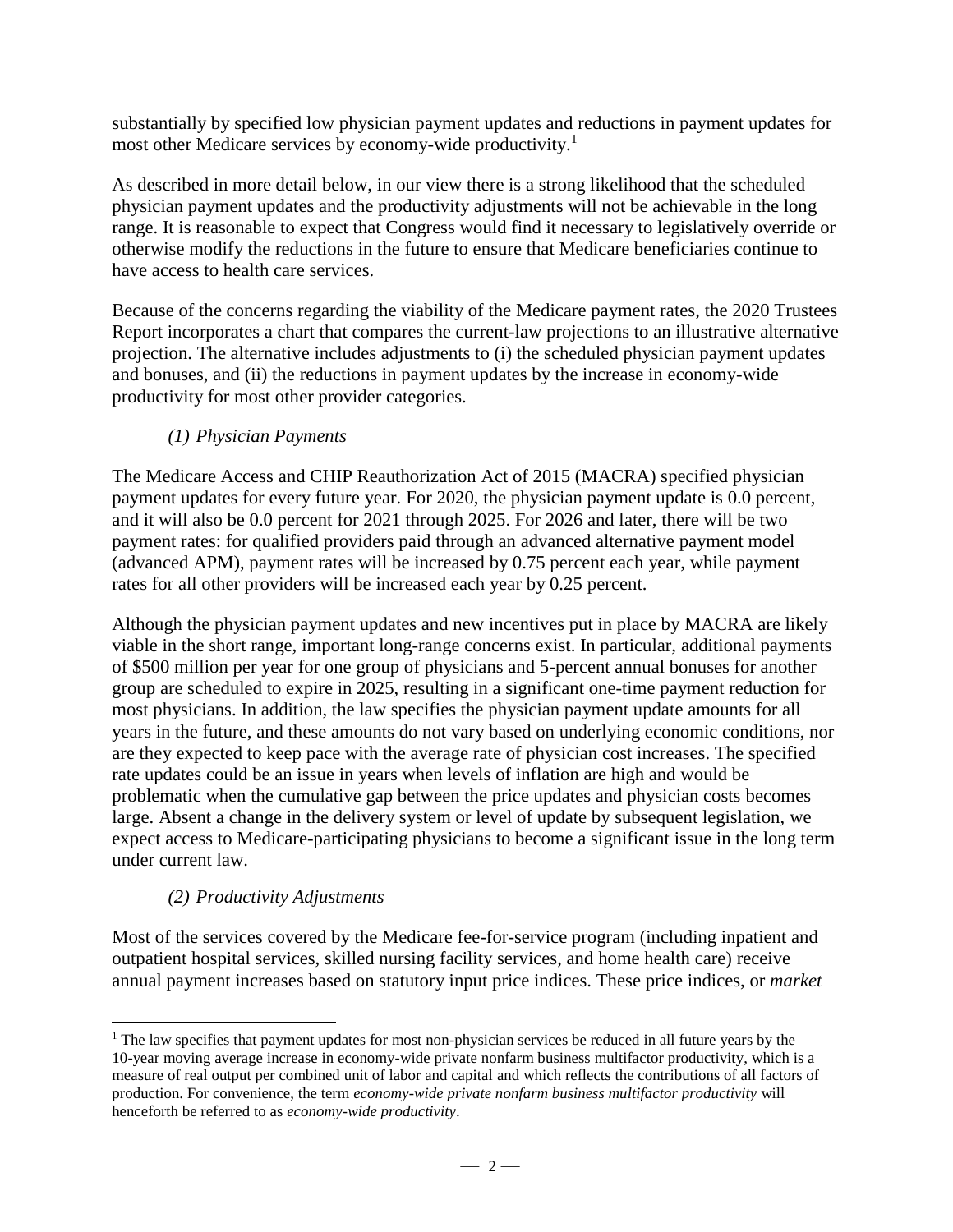*baskets*, measure the increase in prices that each category of provider must pay for the goods and services they purchase to enable them to care for patients. Such inputs include wages and other compensation for their employees, medical and other equipment, and such overhead expenses as heating, utilities, and rent. Other Medicare services, including ambulance services, care at ambulatory surgical centers, certain durable medical equipment, and prosthetics, have their payments updated annually by the increase in the Consumer Price Index (CPI). These payment updates have been reduced by the percentage increase in the 10-year moving average of economy-wide productivity since 2011.<sup>2</sup>

Because most Medicare payment updates, by law, are based on *input* price indices, it makes sense to apply a productivity offset and thereby approximate the increase in *output* prices that providers must charge to maintain a constant margin level. Medicare could reasonably reduce payments by such an adjustment, if it were based on attainable health sector productivity gains, and thus share in the financial benefit achieved through improved productivity. Additionally, to the extent that there is currently excess cost or waste in the health care system, providers should be able to withstand slower payment updates for a period until such excess or waste is eliminated. Medicare can create a strong incentive for the removal of excess cost and waste by reducing these payment updates.

In the 2020 Trustees Report, economy-wide productivity is estimated to increase by about 1.0 percent per year in the long range, an amount that is roughly its long-run historical average. This assumption reflects the expectation of continuing relatively high rates of productivity in the manufacturing sector and much lower rates in the service sector, as have occurred historically.<sup>3</sup> The theory of these findings is consistent with Baumol's cost disease, which suggests that sustained productivity gains in service industries is difficult to achieve as long as the services remain labor-intensive.<sup>4</sup>

For the health sector, measured productivity gains have generally been quite small, given the labor-intensive nature of health services and the individual customization of treatments required in many instances. Hospital productivity has increased in recent years by about 0.4 percent per year (and by negligible levels, on average, over longer periods).<sup>5</sup> For skilled nursing facilities and home health agencies, productivity gains are believed to be close to zero.<sup>6</sup> As noted earlier, some Medicare payment systems are updated by the CPI, which is already an output price index.

<sup>&</sup>lt;sup>2</sup> Note that these payment updates affect all of the services covered under Part A and many of the services covered under Part B. The Medicare Part D payments to drug plans and qualifying employers are not affected by the productivity adjustments.

 $3$  Service sector productivity—and health sector productivity in particular—is notoriously hard to measure. While overall private nonfarm business productivity is estimated to have increased by 0.8 percent per year from 1987 through 2018, manufacturing multifactor productivity grew 0.9 percent compared to 0.1 percent for services. See [https://www.bls.gov/mfp/.](https://www.bls.gov/mfp/)

<sup>4</sup> Baumol, William J. "Macroeconomics of Unbalanced Growth: The Anatomy of Urban Crisis," *American Economic Review,* 57, no. 3 (1967): pp. 415-26.

<sup>5</sup> Se[e https://www.cms.gov/Research-Statistics-Data-and-Systems/Statistics-Trends-and-Reports/](https://www.cms.gov/Research-Statistics-Data-and-Systems/Statistics-Trends-and-Reports/ReportsTrustFunds/Downloads/ProductivityMemo2016.pdf) [ReportsTrustFunds/Downloads/ProductivityMemo2016.pdf](https://www.cms.gov/Research-Statistics-Data-and-Systems/Statistics-Trends-and-Reports/ReportsTrustFunds/Downloads/ProductivityMemo2016.pdf) and Cylus *et al.*, "Hospital Multifactor Productivity: A Presentation and Analysis of Two Methodologies," available at [https://www.cms.gov/Research-Statistics-Data-and-](https://www.cms.gov/Research-Statistics-Data-and-Systems/Research/HealthCareFinancingReview/Downloads/07-08Winterpg49.pdf)[Systems/Research/HealthCareFinancingReview/Downloads/07-08Winterpg49.pdf.](https://www.cms.gov/Research-Statistics-Data-and-Systems/Research/HealthCareFinancingReview/Downloads/07-08Winterpg49.pdf)

 $6$  Multifactor productivity in ambulatory health care services averaged a 0.3-percent decline per year from 1987 through 2018, and hospitals and nursing and residential care facilities averaged a 0.6-percent decline over the same period. Se[e https://www.bls.gov/mfp/.](https://www.bls.gov/mfp/)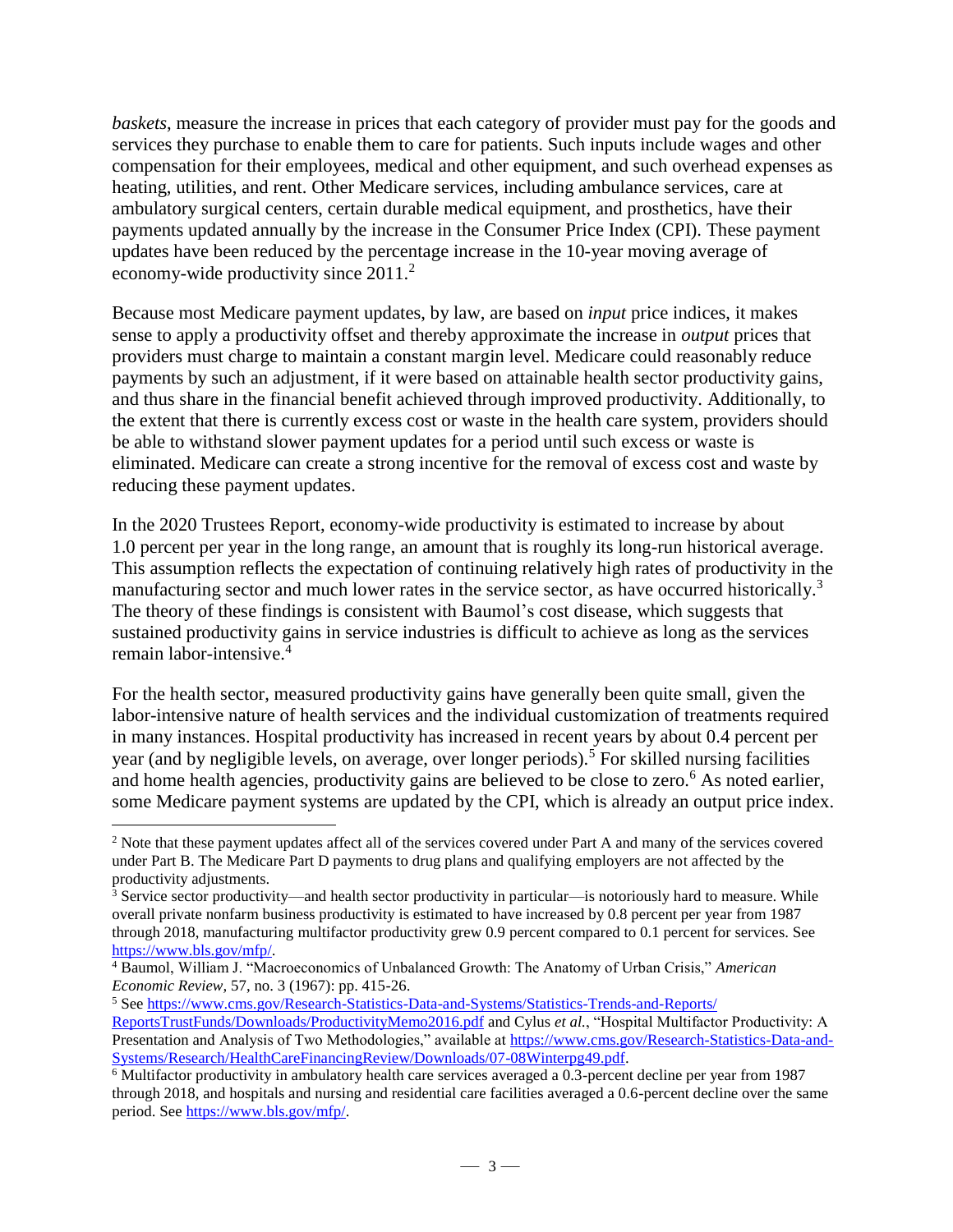These updates will also be reduced by economy-wide productivity gains, essentially requiring that these providers and suppliers achieve twice the rate of economy-wide productivity increases to break even.

Based on the historical evidence of health sector productivity gains, the labor-intensive nature of health care services, and presumed limits on the current excess costs and waste that could be removed from the system, actual health provider productivity is very unlikely to achieve improvements equal to the economy as a whole over sustained periods. Despite this conclusion, the payment update reductions are scheduled to occur under current law and are therefore included in the 2020 Medicare Trustees Report. As a result of the update reductions, affected providers will certainly have an even stronger financial incentive to reduce unnecessary aspects of care and to eliminate wasteful costs. Moreover, it is possible that providers will find new ways to take advantage of technology and otherwise improve their productivity to a greater extent than they appear to have been able to do in the past. Finally, new approaches to health care service delivery and payment may lead to more cost-effective care, with the potential to help reduce cost growth to rates compatible with the lower Medicare price updates. These outcomes, while highly desirable, are far from certain. Until such gains can be demonstrated, it is more reasonable to expect that provider costs per service will continue to increase in the long range more in line with long-term past input price growth.

#### *(3) Implications of Payment Reductions*

To illustrate the implications of the productivity adjustments and the physician payment updates, simulated future Medicare price levels under current law were compared to private health insurance and Medicaid. For several categories of service, including inpatient and outpatient hospital services, nursing facility care, and clinic services, Medicaid payments are subject to certain upper payment limits (UPLs). For these services, total payments for all services in each category by a State Medicaid program cannot exceed the amount that Medicare would have paid for the same care. <sup>7</sup> Medicaid payments for other categories, notably physician services, are not subject to UPLs.<sup>8</sup> The payment rates paid by private health insurers are assumed to be unaffected by the reductions in the Medicare payment rates for this illustration.

For inpatient hospital services, Medicare payment rates in 2012 were about 68 percent, and Medicaid payment rates were about 70 percent, of private health insurance payment rates (including Medicaid disproportionate share hospital, or DSH, payments).<sup>9</sup> As shown in figure 1, Medicare and Medicaid payment rates fell to roughly 58 percent of private health insurance rates in 2018, in part due to the productivity adjustments that started in 2012. Payment rates for the two programs decline in tandem over the next 75 years (because of the UPLs), and, by the end of the long-range projection period, Medicare and Medicaid payment rates for inpatient hospital

 $<sup>7</sup>$  The UPL is set as a reasonable estimate of the amount that Medicare would have paid for those services and is not</sup> a precise calculation of exactly what Medicare would have paid for all Medicaid claims. For the purpose of this analysis, it is assumed that (i) UPLs are equal to what Medicare would have paid for Medicaid services, and (ii) Medicaid programs could make total payments that would precisely match UPLs. In actuality, there may be small differences between UPLs and what Medicare would have paid for the same care, and between Medicaid payments and UPLs.

<sup>&</sup>lt;sup>8</sup> There is a physician UPL in Medicaid, but it is not a binding limit, as is the case for the other services listed above.

<sup>9</sup> American Hospital Association, *2018 TrendWatch Chartbook.*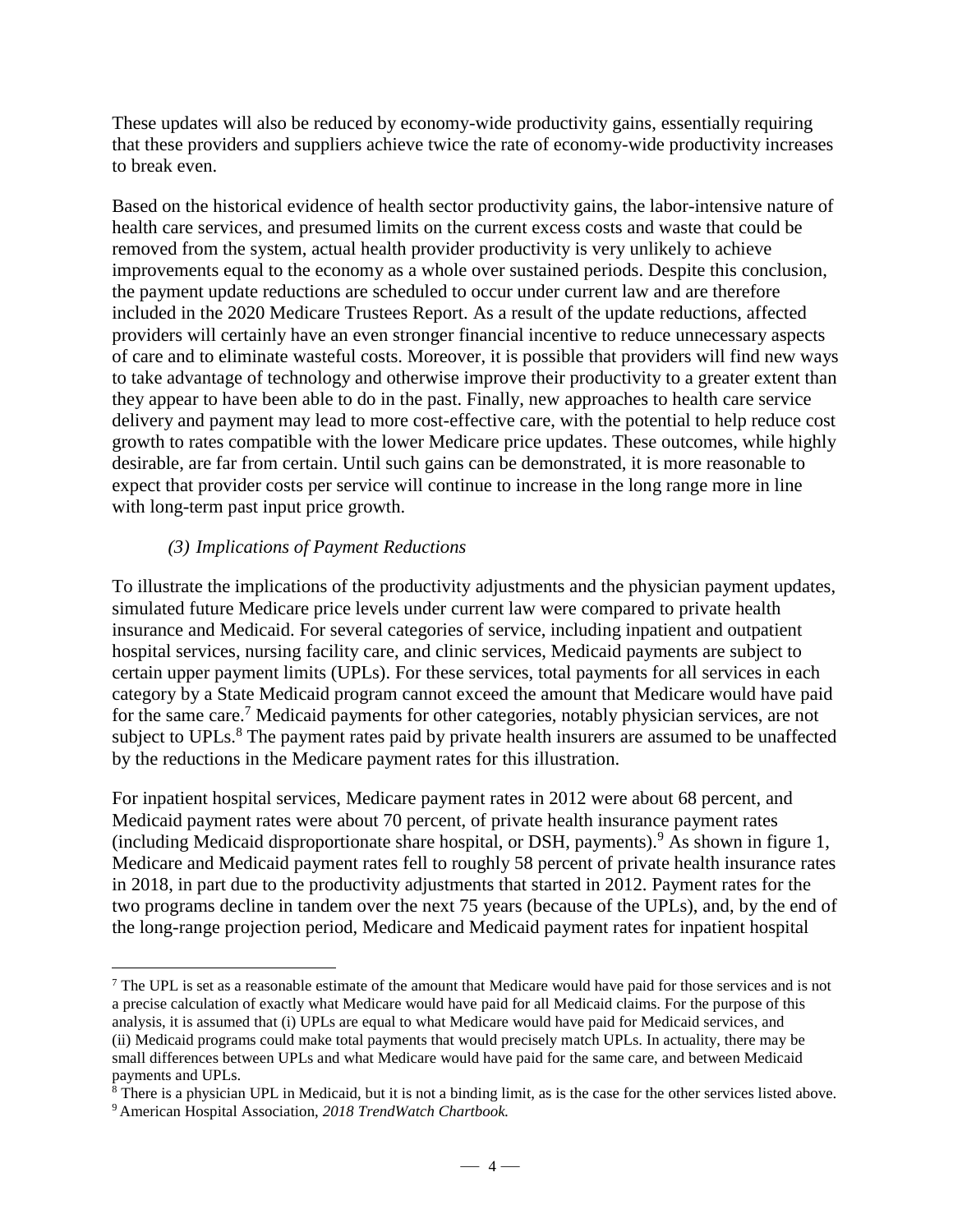services would each represent roughly 39 percent of the average level for private health insurance.





For other services subject to UPLs, future Medicaid payment rate changes would tend to follow a pattern similar to that shown above for inpatient hospital services; however, the initial Medicare and Medicaid payment rates relative to private health insurance rates, and the corresponding projected updates, would be somewhat different for these other services.

For physician services, Medicare payment rates are updated according to the MACRA provisions in current law. Medicaid payment rates are not directly related to Medicare physician fees and thus may grow at different rates over time (and can exceed corresponding Medicare payment rates). As before, illustrative future Medicare and Medicaid payment levels for physician services have been calculated relative to private health insurance payment rates. For Medicaid and private health insurance, payment rates are assumed to increase annually at the rate of increase of the Medicare Economic Index (MEI).<sup>10</sup> Medicaid payment rates were adjusted in 2013 and 2014 to account for temporary increases in Medicaid payments for primary care physicians.

Figure 2 shows the resulting comparison of future Medicare and Medicaid payment rates for physician services relative to private health insurance payment rates. Medicare payment levels represented about 75 percent of private health insurance payment rates in 2017; these levels

 $10$  The MEI is a price index reflecting the weighted-average price change for various inputs needed to furnish physician services, adjusted by the change in economy-wide productivity. Medicaid payments for physician services have generally not kept pace with the MEI in recent years. At today's levels, Medicaid payment rates have contributed to problems with access to such services. Because further below-MEI growth would likely exacerbate these problems, especially in the long range, it is reasonable to illustrate future Medicaid physician payment rates based on assumed growth equal to the MEI increase.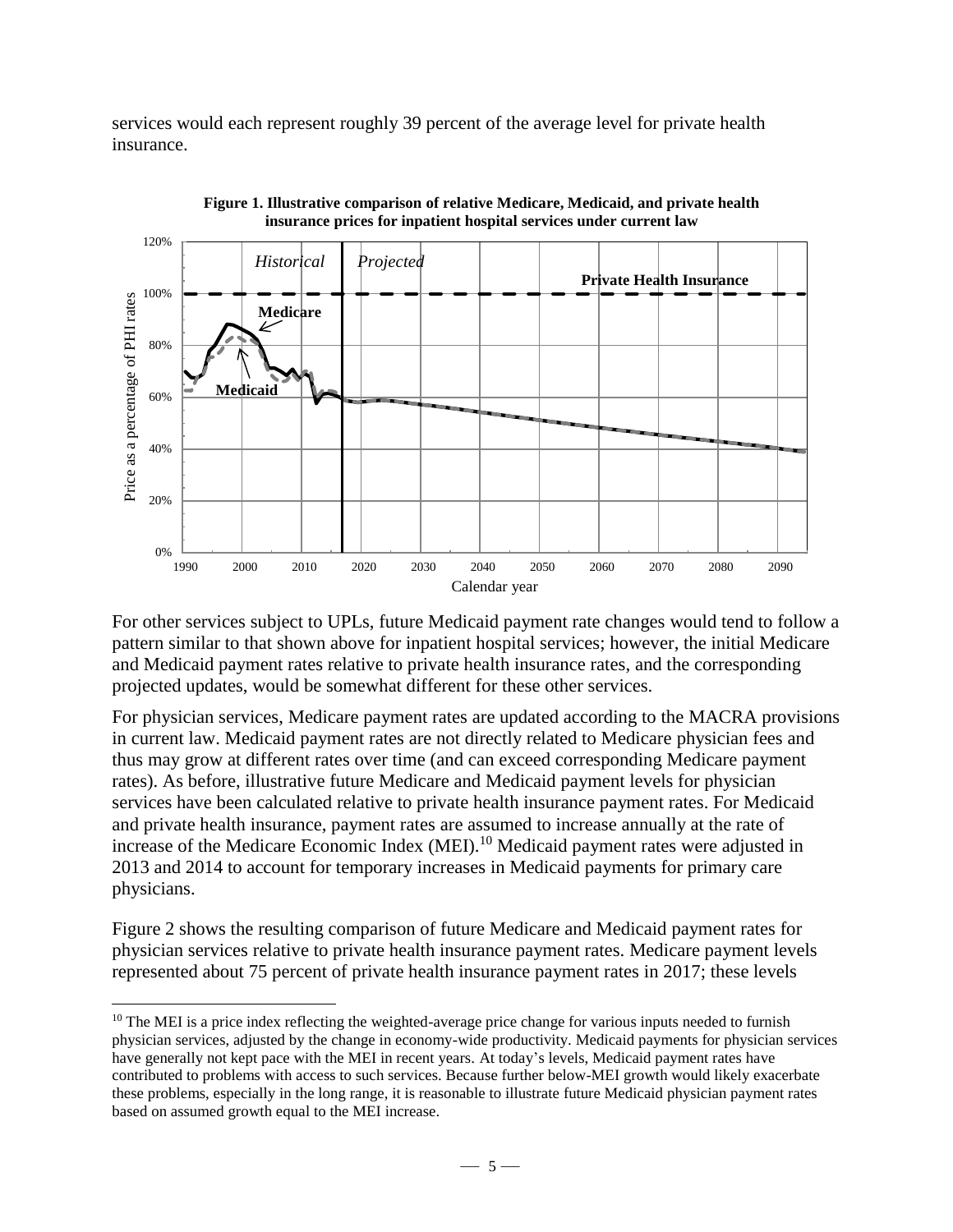decline steadily throughout the projection period relative to the private rates. For Medicaid, payment rates in 2017 constituted about 54 percent of private health insurance payment rates, and they remain at that level for the rest of the projection period.<sup>11</sup> Under current law, the Medicare rates would eventually fall to 26 percent of private health insurance levels by 2094 and to less than half of the projected Medicaid rates. The continuing slower growth would occur as a result of update factors required by MACRA.



**Figure 2. Illustrative comparison of relative Medicare, Medicaid, and private health insurance prices for physician services under current law**

OACT's simulations, which take into account the lower Medicare payment rates, other payment provisions, sequestration, changes to Medicare and Medicaid DSH payments, and coverage expansions, collectively suggest a deterioration of facility margins for hospitals, skilled nursing facilities, and home health agencies, particularly over the long range. According to the simulations, up to 5 percent more hospitals would experience negative total facility margins from 2018 to 2027, and approximately 10 percent more would experience negative Medicare margins. The latest cost report data indicate that more than two-thirds of hospitals are losing money on Medicare inpatient services and that the average Medicare inpatient hospital margin was  $-9.3$  percent in 2018.<sup>12</sup> By 2040, the simulations suggest that approximately 40 percent of hospitals, roughly two-thirds of skilled nursing facilities, and roughly three-quarters of home

<sup>11</sup> Medicare Payment Advisory Commission, *Report to the Congress: Medicare Payment Policy*, March 2019, and S. Zuckerman *et al*., "Medicaid Physician Fees after the ACA Primary Care Fee Bump," *Urban Institute*, March

<sup>2017.</sup> Medicaid physician payment rates relative to those of private health insurance are derived by multiplying the ratio of Medicare rates to private health insurance (0.75, MedPAC) by the ratio of Medicaid rates to Medicare (0.72, Zuckerman).

<sup>&</sup>lt;sup>12</sup> CMS analysis of Medicare Cost Reports, available at [https://www.cms.gov/files/document/simulations](https://www.cms.gov/files/document/simulations-affordable-care-act-medicare-payment-update-provisions-part-provider-financial-margins.pdf)[affordable-care-act-medicare-payment-update-provisions-part-provider-financial-margins.pdf,](https://www.cms.gov/files/document/simulations-affordable-care-act-medicare-payment-update-provisions-part-provider-financial-margins.pdf) and MedPAC*, Report to the Congress: Medicare Payment Policy*, March 2020, available at [http://medpac.gov/docs/default-source/reports/](http://medpac.gov/docs/default-source/reports/mar20_entirereport_sec.pdf?sfvrsn=0) [mar20\\_entirereport\\_sec.pdf?sfvrsn=0.](http://medpac.gov/docs/default-source/reports/mar20_entirereport_sec.pdf?sfvrsn=0)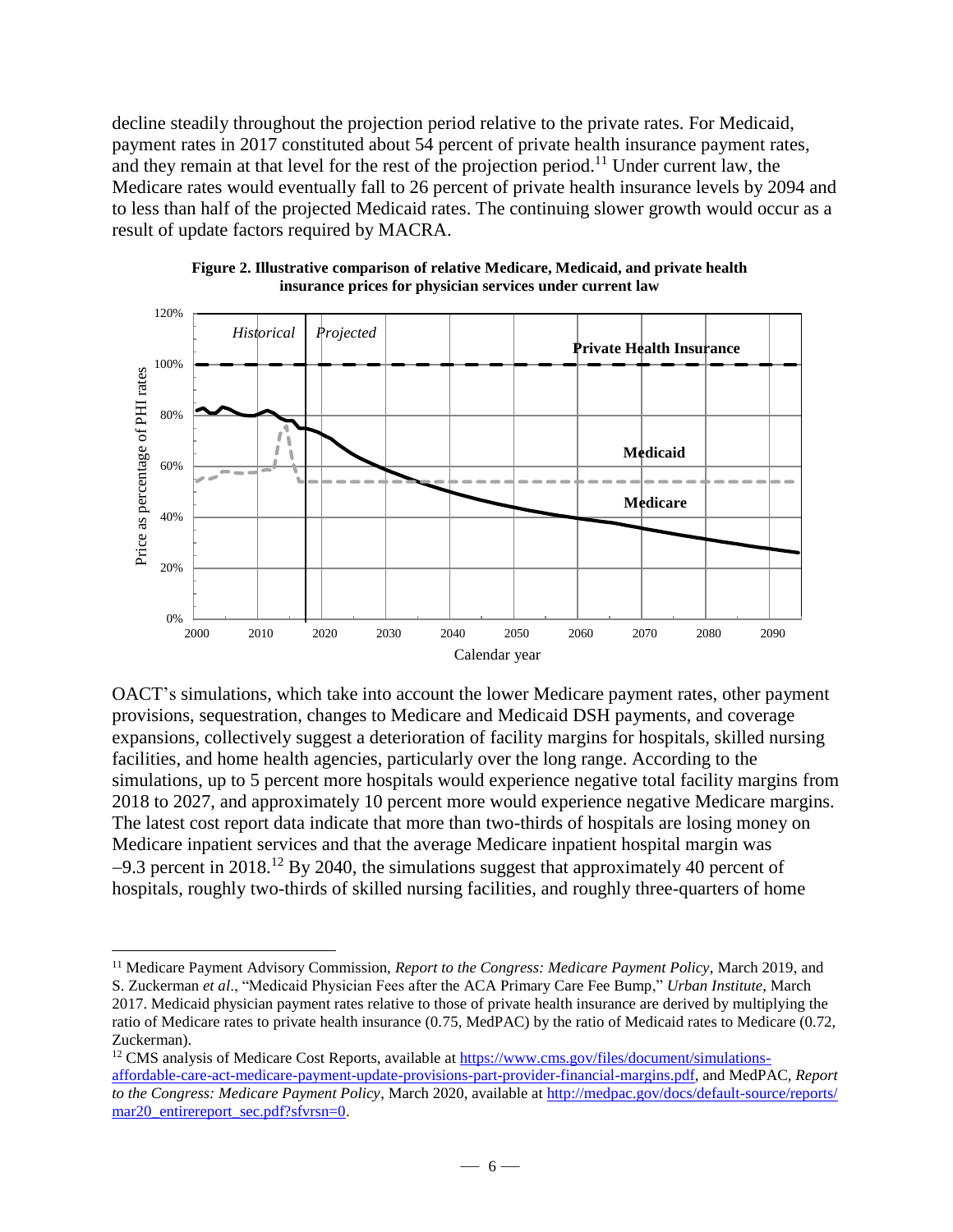health agencies would have negative total facility margins, raising the possibility of access and quality-of-care issues for Medicare beneficiaries.<sup>13</sup>

Over time, unless providers could alter their use of inputs to reduce their cost per service correspondingly, Medicare's payments for health services would fall increasingly below providers' costs. Providers could not sustain continuing negative margins and would have to withdraw from serving Medicare beneficiaries or (if total facility margins remained positive) shift substantial portions of Medicare costs to their non-Medicare, non-Medicaid payers. Under such circumstances, lawmakers might feel substantial pressure to override the productivity adjustments, much as they did to prevent reductions in physician payment rates while the sustainable growth rate (SGR) was in effect.

On behalf of OACT and the Medicare Board of Trustees, the 2010-2011 and 2016-2017 Medicare Technical Review Panels considered the potential effects of sustained slower payment increases on provider participation, beneficiary access to care, quality of services, and other factors. These issues were considered both in the context of the current health care system and in conjunction with possible future changes in payment mechanisms, delivery systems, and other aspects of health care that could arise in response to the Affordable Care Act-supported research program for innovations in health care. The 2010-2011 Panel's final report contains an extensive discussion of alternative long-term scenarios with different possible behavioral reactions by providers and with varying implications for the financial viability of providers and the availability and quality of health care services for beneficiaries.<sup>14</sup> The 2016-2017 Panel recommended continued research regarding the long-range financial, quality, and access implications of current-law payment updates, bonuses, and provider compensation (Recommendation  $2-5$ ).<sup>15,16</sup>

### **Estimation Methodology**

 $\overline{a}$ 

Since there is substantial uncertainty regarding the adequacy of future Medicare payment rates under current law, OACT prepared a set of alternative projections to illustrate the level of Medicare expenditures that could result should these current-law provisions not be sustained in all future years. There are multiple ways in which the law could be changed if these provider updates were to prove unsustainable. The illustrative scenario presented in this memorandum is just one possibility among many that demonstrates the degree to which the current-law projections may be understated. The following describes the methodology used to determine the projections for the alternative scenario that is shown in the 2020 Trustees Report.

<sup>&</sup>lt;sup>13</sup> See [https://www.cms.gov/files/document/simulations-affordable-care-act-medicare-payment-update-provisions](https://www.cms.gov/files/document/simulations-affordable-care-act-medicare-payment-update-provisions-part-provider-financial-margins.pdf)[part-provider-financial-margins.pdf.](https://www.cms.gov/files/document/simulations-affordable-care-act-medicare-payment-update-provisions-part-provider-financial-margins.pdf)

<sup>14</sup> The 2010-2011 Medicare Technical Review Panel's *Review of Assumptions and Methods of the Medicare Trustees' Financial Projections* is available at [https://aspe.hhs.gov/pdf-report/review-assumptions-and-methods](https://aspe.hhs.gov/pdf-report/review-assumptions-and-methods-medicare-trustees’-financial-projections)[medicare-trustees'-financial-projections.](https://aspe.hhs.gov/pdf-report/review-assumptions-and-methods-medicare-trustees’-financial-projections)

<sup>15</sup> The 2016-2017 Medicare Technical Review Panel's *Review of Assumptions and Methods of the Medicare Trustees' Financial Projections* is available at [https://aspe.hhs.gov/pdf-report/review-assumptions-and-methods](https://aspe.hhs.gov/pdf-report/review-assumptions-and-methods-medicare-trustees-financial-projections)[medicare-trustees-financial-projections.](https://aspe.hhs.gov/pdf-report/review-assumptions-and-methods-medicare-trustees-financial-projections)

<sup>&</sup>lt;sup>16</sup> The 2016-2017 Panel also recommended that the Trustees consider later start dates for the transition to the ultimate assumptions for the illustrative alternative scenario (Recommendation 2-4). We adopted this recommendation.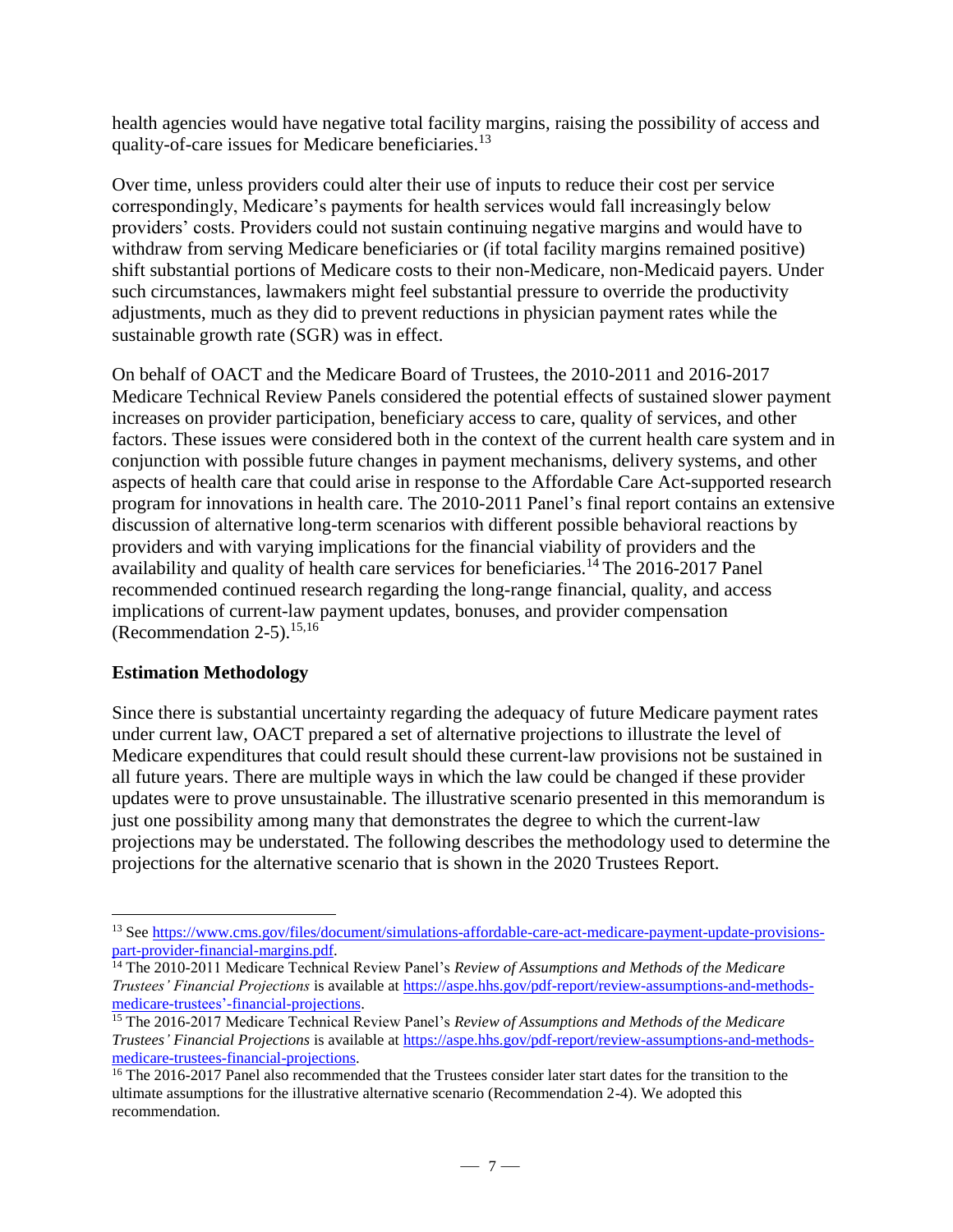While a particular set of illustrative alternative update assumptions for specific years is used, the transition from current law to the illustrative alternative ultimate assumptions over time is intended to reflect an increasing likelihood of modifications to current law rather than a specific forecast of when current law will cease to be fully implemented. This illustrative alternative assumes that (i) starting in 2028, the economy-wide productivity adjustments gradually phase down to 0.4 percent until the Medicare price updates equal those assumed for private health plans in 2042; (ii) physician payments transition from current-law updates to the MEI increase of 2.05 percent from 2028 to 2042; and (iii) the 5-percent bonuses for qualifying physicians in advanced APMs and the \$500 million in additional payments for physicians in the merit-based incentive payment system (MIPS) will continue for 2025 and later. On average under this alternative, the long-range per beneficiary growth rate for all Medicare services would be similar to the long-range growth rate assumed for the overall health sector.

## **Comparison of Results**

The illustrative alternative projections are shown for Parts A and B and for Medicare in total. The Part D projections under current law are not affected by the payment-update issues.

*(1) Part A*

The alternative scenario phases down the productivity adjustments prescribed in the Affordable Care Act beginning in 2028. The resulting alternative expenditure projections for Part A are therefore slightly higher than the current-law projections in the early years and ultimately become substantially higher by the end of the 75-year period. Under the alternative scenario projections, the Part A trust fund is estimated to be depleted in 2026, the same year as under current law, because the differences in assumptions do not start until 2028.

Figure 3 shows the projected Hospital Insurance (HI) income and cost rates for the illustrative alternative compared to the current-law results shown in the 2020 Trustees Report. Since the alternative projections vary only the payment rates to providers, the income rate is virtually unchanged from current law.

HI expenditures are projected under current law to rise from about 3.5 percent of taxable payroll in 2020 to 4.9 percent in 2050 and to remain at about 4.9 percent through 2094. Under the illustrative alternative scenario, costs would continue increasing as a percentage of taxable payroll throughout the long-range period, reaching 7.3 percent in 2094—or 2.4 percentage points higher than under current law. This comparison shows the strong impact of the statutory productivity adjustments; as the slower payment rate updates compounded over time, their impact on HI costs as a percentage of taxable payroll would offset much of the combined effects of the aging of the beneficiary population, excess medical price inflation, and growth in the volume and intensity of services. As noted, however, there is considerable doubt as to the longrange feasibility of the lower HI payment rates.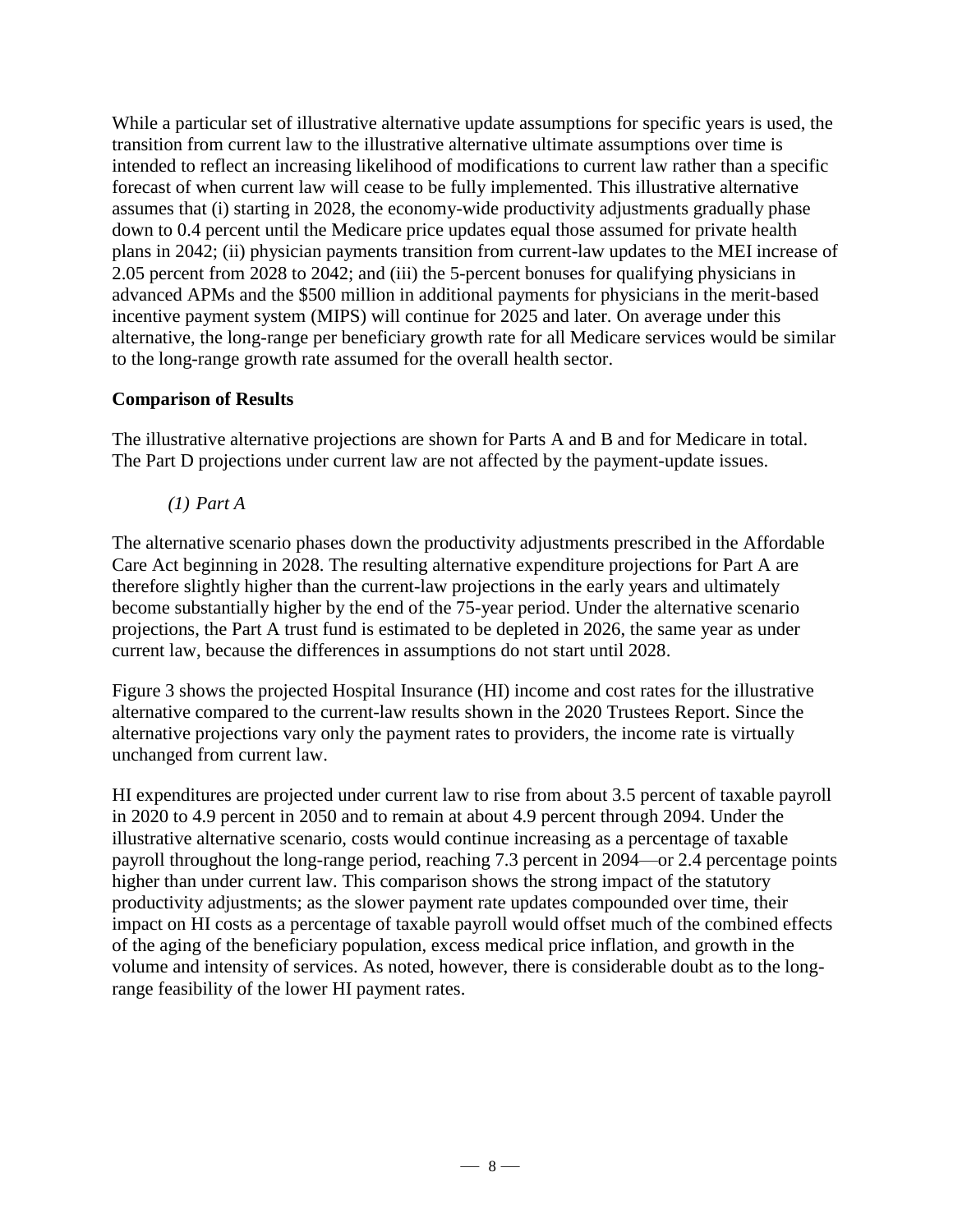

Table 1 shows the HI actuarial balances, for the next 25, 50, and 75 years, from the 2020 Trustees Report under current law and the illustrative alternative. For the 75-year projection period, the HI actuarial deficit is projected to be 0.76 percent of taxable payroll in this year's report. If the productivity adjustments were gradually phased down, then the long-range HI deficit would be 1.58 percent of taxable payroll, as indicated by the alternative projection.

| Table 1. HI actuarial balances under the illustrative alternative scenario |  |  |  |  |
|----------------------------------------------------------------------------|--|--|--|--|
| compared to the 2020 Trustees Report                                       |  |  |  |  |
| (as a perceptage of taxable payroll)                                       |  |  |  |  |

|                                     | 2020 Report   | Alternative |
|-------------------------------------|---------------|-------------|
|                                     | (current law) | projection  |
| Valuation periods:                  |               |             |
| 25 years, 2020-2044:                |               |             |
| Summarized income rate <sup>1</sup> | 3.73%         | 3.73%       |
| Summarized cost rate <sup>1</sup>   | 4.49          | 4.58        |
| Actuarial balance                   | $-0.77$       | $-0.85$     |
| 50 years, 2020-2069:                |               |             |
| Summarized income rate <sup>1</sup> | 3.86          | 3.86        |
| Summarized cost rate <sup>1</sup>   | 4.67          | 5.09        |
| Actuarial balance                   | $-0.81$       | $-1.22$     |
| 75 years, 2020-2094:                |               |             |
| Summarized income rate <sup>1</sup> | 3.98          | 3.99        |
| Summarized cost rate <sup>1</sup>   | 4.74          | 5.57        |
| Actuarial balance                   | $-0.76$       | $-1.58$     |

<sup>1</sup>Income rates include beginning trust fund balances, and cost rates include the cost of attaining a trust fund balance at the end of the period equal to 100 percent of the following year's estimated expenditures.

Note: Totals do not necessarily equal the sums of rounded components.

Another way to compare the expenditures in the alternative scenario to the current-law amounts in the 2020 Trustees Report is to examine HI expenditures as a percent of Gross Domestic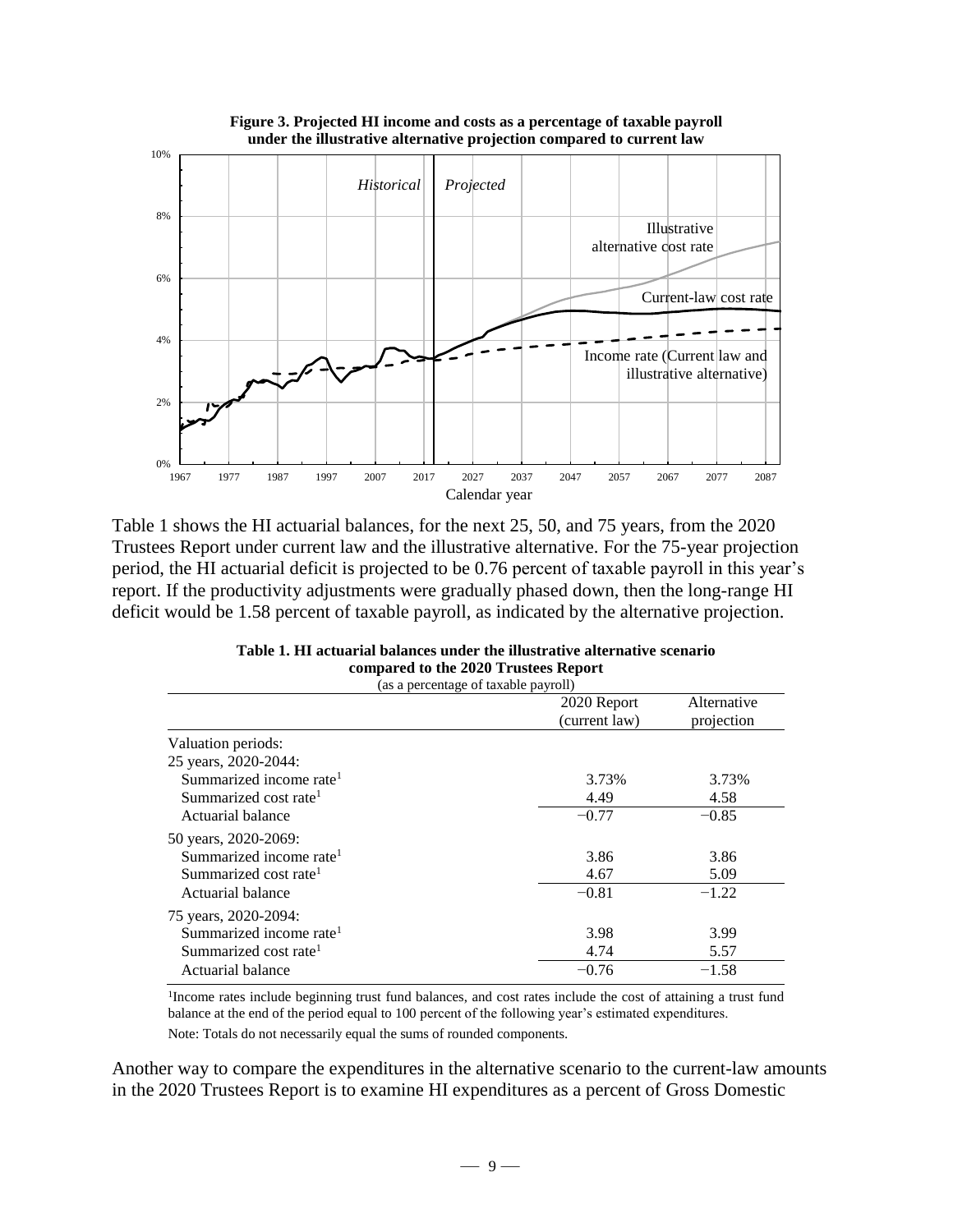Product (GDP) over the next 75 years. Table 2 shows that, under current law, HI costs are projected to increase to 2.01 percent of GDP in 2094, a level that is 38 percent greater than in 2019. Under the illustrative alternative to current law, costs would be 3.01 percent of GDP in 2094, or more than 104 percent greater than their 2019 level.

| HI expenditures as a |                   |             |  |
|----------------------|-------------------|-------------|--|
|                      | percentage of GDP |             |  |
| Calendar             | Current           | Alternative |  |
| year                 | law               | projection  |  |
| 2019                 | 1.52%             | 1.52%       |  |
| 2020                 | 1.57              | 1.57        |  |
| 2030                 | 1.92              | 1.93        |  |
| 2040                 | 2.11              | 2.19        |  |
| 2050                 | 2.14              | 2.37        |  |
| 2060                 | 2.08              | 2.46        |  |
| 2070                 | 2.08              | 2.65        |  |
| 2080                 | 2.09              | 2.84        |  |
| 2090                 | 2.04              | 2.96        |  |
| 2094                 | 2.01              | 3.01        |  |
|                      |                   |             |  |

**Table 2. Projected HI expenditures as a percentage of GDP under the illustrative alternative compared to current law, selected calendar years 2019-2094**

The 2020 Trustees Report notes that the HI trust fund still fails both the short-range test of financial adequacy and the long-range test of close actuarial balance, indicating a need for further reforms to bring the program into financial balance. As illustrated by the alternative projections, if the annual productivity adjustments were to become unworkable over time and were overridden, the financial challenges would be much more severe.

#### *(2) Part B*

The illustrative alternative scenario for Part B assumes that (i) the physician payment update will transition from current law to the MEI increase of 2.05 percent from 2028 to 2042; (ii) the 5-percent bonuses for physicians in advanced APMs and the \$500 million in additional payments to MIPS physicians will continue for 2025 and later; and (iii) the productivity adjustments for most other Part B providers will be phased down beginning in 2028 until they reach the estimated level of achievable health provider productivity (0.4 percent) in 2042.

Table 3 shows the long-range Part B expenditure projections from the 2020 Trustees Report under current law and under the illustrative alternative. It is customary to express long-range Part B costs as a percentage of GDP to facilitate interpretation and comparison of costs over such distant periods. As shown in table 3, under current law Part B spending is projected to increase from 1.73 percent of GDP in 2019 to 2.65 percent by 2030 and to 3.50 percent of GDP by 2094. For the alternative scenario, Part B spending grows to 4.58 percent of GDP by 2094. Under the illustrative alternative, the Part B cost in 2094 would be 31 percent larger than the current-law projection.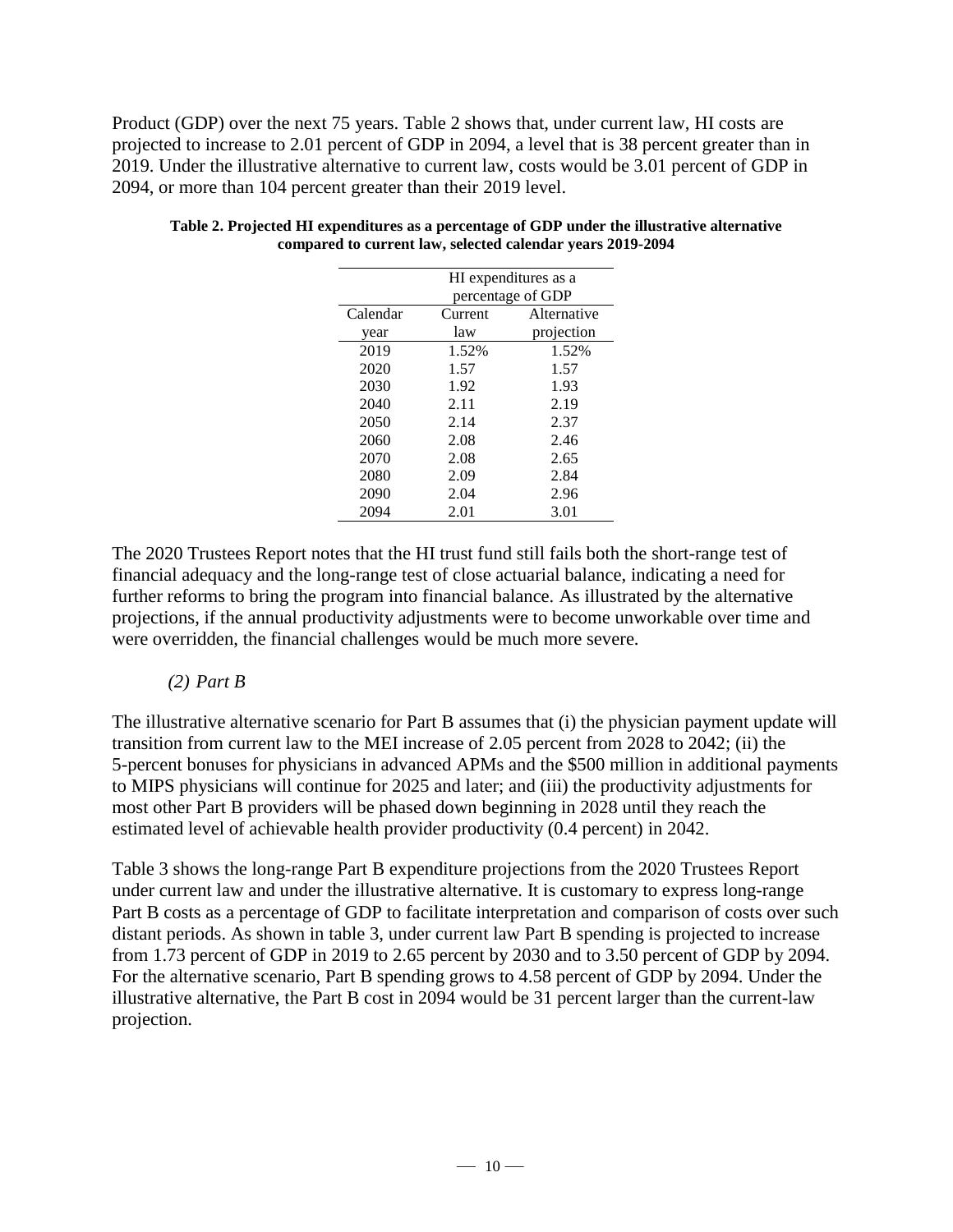|          | Part B expenditures as a |             |  |
|----------|--------------------------|-------------|--|
|          | percentage of GDP        |             |  |
| Calendar | Current                  | Alternative |  |
| year     | law                      | projection  |  |
| 2019     | 1.73%                    | 1.73%       |  |
| 2020     | 1.81                     | 1.81        |  |
| 2030     | 2.65                     | 2.67        |  |
| 2040     | 3.16                     | 3.28        |  |
| 2050     | 3.21                     | 3.50        |  |
| 2060     | 3.32                     | 3.76        |  |
| 2070     | 3.44                     | 4.06        |  |
| 2080     | 3.52                     | 4.34        |  |
| 2090     | 3.50                     | 4.50        |  |
| 2094     | 3.50                     | 4.58        |  |

**Table 3. Projected Part B expenditures as a percentage of GDP under current law and the illustrative alternative, selected years 2019-2094**

#### *(3) Total Medicare*

Total Medicare spending under the illustrative alternative scenario includes (i) the increased costs for Part B, which are caused by the transition to updates equal to the MEI and by the continuation of the physician bonuses for 2025 and later, and (ii) the higher costs for Parts A and B, which result from the phase-down of the productivity adjustments. The Medicare payments to Part D plans and qualifying employers are not affected by the productivity adjustments and are therefore equal to the current-law projections in the 2020 Medicare Trustees Report.

Table 4 indicates the magnitude of the difference relative to the current-law projections by showing total Medicare expenditures as a percent of GDP. Under the alternative scenario, Medicare spending is projected to constitute 3.73 percent of GDP in 2019 and to grow to 8.55 percent by 2094. Under current law, such spending would represent 3.73 percent of GDP in 2019 and would increase to only 6.47 percent in 2094. In other words, if these elements of current law are not sustained in all future years, then Medicare expenditures in 2094 could be more than 30 percent greater than projected under current law.

|          | <b>Total Medicare expenditures</b> |             |  |
|----------|------------------------------------|-------------|--|
|          | as a percentage of GDP             |             |  |
| Calendar | Current                            | Alternative |  |
| year     | law                                | projection  |  |
| 2019     | 3.73%                              | 3.37%       |  |
| 2020     | 3.85                               | 3.85        |  |
| 2030     | 5.17                               | 5.19        |  |
| 2040     | 5.94                               | 6.14        |  |
| 2050     | 6.06                               | 6.58        |  |
| 2060     | 6.17                               | 7.00        |  |
| 2070     | 6.36                               | 7.55        |  |
| 2080     | 6.51                               | 8.09        |  |
| 2090     | 6.47                               | 8.40        |  |
| 2094     | 6.47                               | 8.55        |  |

**Table 4. Projected total Medicare expenditures as a percentage of GDP under current law and the illustrative alternative, selected years 2019-2094**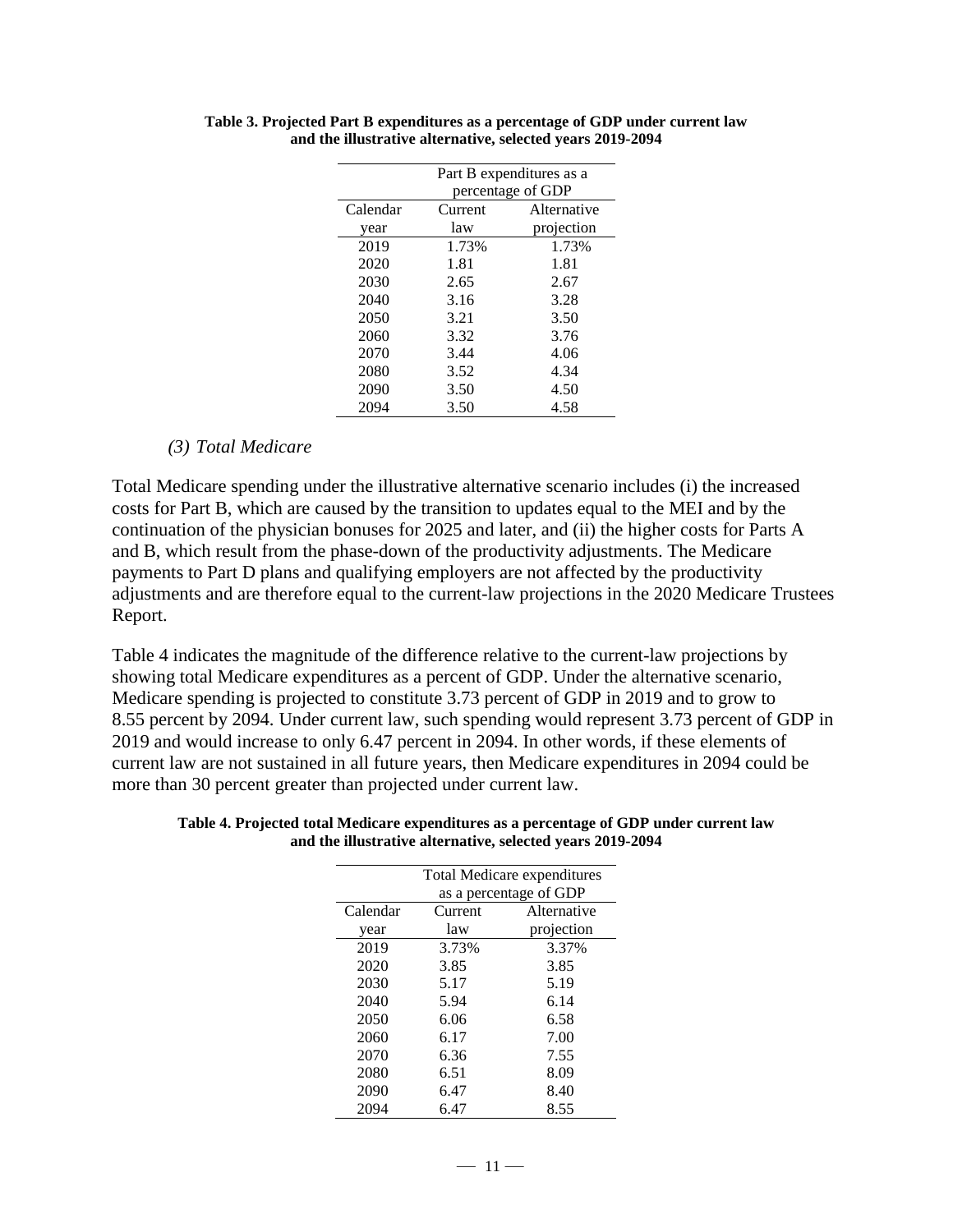Figure 4 illustrates the very large impact on Medicare expenditures in the long range from the steadily compounding effect of the current-law productivity adjustments to most provider payment updates and the payment updates to physicians.



Under current law, Medicare expenditures as a percentage of GDP are projected to increase rapidly as the baby boom generation continues to reach eligibility age. After about 2040, however, the effects of the productivity adjustments and physician updates would largely offset the growth that would otherwise occur due to the aging of the beneficiary population, excess medical price inflation, and increases in the volume and intensity of Medicare services. In the absence of these reductions in payment rate updates, Medicare costs would continue to grow steadily as a percentage of GDP throughout the long-range period.

### **Conclusion**

As the substantial differences between current-law and illustrative alternative projections demonstrate, Medicare's actual future costs are highly uncertain for reasons apart from the inherent difficulty in projecting health care cost growth over time. The current-law projections reflect substantial, but very uncertain, cost reductions that lower increases in Medicare payment rates to most categories of health care providers. Without fundamental change in the current delivery system, these adjustments would probably not be viable indefinitely. Given the anticipated challenges in achieving such a transformation, particularly over the long run, actual Medicare expenditures are likely to exceed the projections shown in the 2020 Trustees Report for current law, possibly by considerable amounts.

In practice, of course, lawmakers may enact any number of changes to the Medicare program in coming years. While some of these are likely to address the adequacy of provider payment rates, others may be designed to reduce expenditure levels or growth rates in other ways that may be more sustainable over time. In view of the very substantial uncertainty associated with possible changes to Medicare, readers should interpret the current-law Medicare projections cautiously.